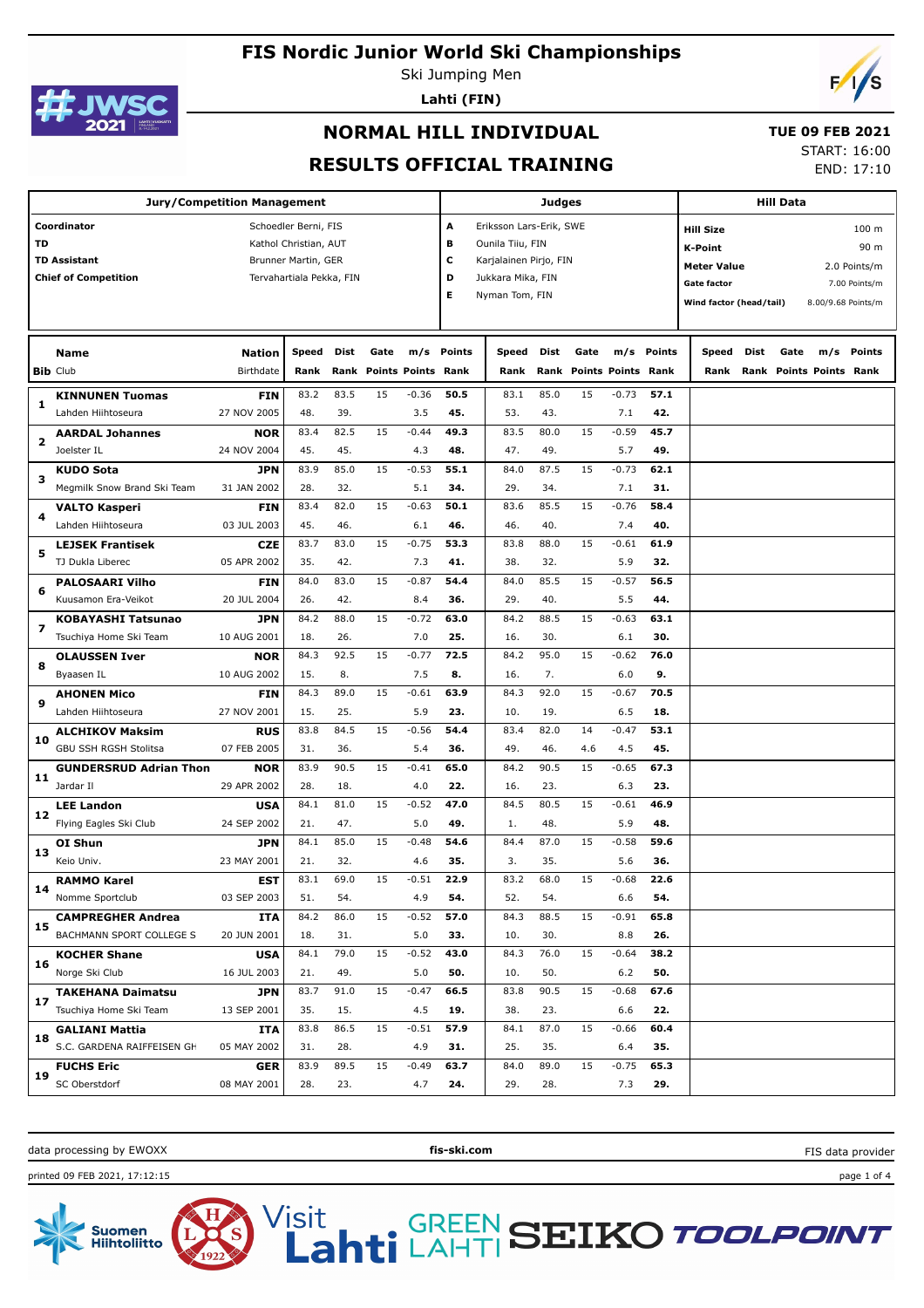

Ski Jumping Men **Lahti (FIN)**



### **NORMAL HILL INDIVIDUAL**

#### **TUE 09 FEB 2021**

## **RESULTS OFFICIAL TRAINING**

START: 16:00

FIS data provider

|    |                                 |               |       |      |                         |         |            | KESULIS UFFILIAL IKAINING |      |                         |         |            |            |      |                              | END: 17:10 |
|----|---------------------------------|---------------|-------|------|-------------------------|---------|------------|---------------------------|------|-------------------------|---------|------------|------------|------|------------------------------|------------|
|    | Name                            | <b>Nation</b> | Speed | Dist | Gate                    |         | m/s Points | Speed Dist                |      | Gate                    |         | m/s Points | Speed Dist | Gate |                              | m/s Points |
|    | <b>Bib Club</b>                 | Birthdate     | Rank  |      | Rank Points Points Rank |         |            | Rank                      |      | Rank Points Points Rank |         |            |            |      | Rank Rank Points Points Rank |            |
|    | <b>RYDL Radek</b>               | <b>CZE</b>    | 84.4  | 87.5 | 15                      | $-0.38$ | 58.7       | 84.5                      | 87.0 | 15                      | $-0.67$ | 60.5       |            |      |                              |            |
| 20 | TJ Dukla Liberec                | 15 JUL 2001   | 11.   | 27.  |                         | 3.7     | 29.        | 1.                        | 35.  |                         | 6.5     | 34.        |            |      |                              |            |
|    | <b>LACROIX Olan</b>             | <b>SUI</b>    | 84.1  | 84.0 | 15                      | $-0.33$ | 51.2       | 84.2                      | 85.5 | 15                      | $-0.87$ | 59.4       |            |      |                              |            |
| 21 | Les Diablerets                  | 21 MAR 2001   | 21.   | 37.  |                         | 3.2     | 43.        | 16.                       | 40.  |                         | 8.4     | 38.        |            |      |                              |            |
|    | <b>HAFNAR Mark</b>              | <b>SLO</b>    | 84.4  | 97.5 | 15                      | $-0.11$ | 76.1       | 84.4                      | 92.0 | 15                      | $-0.70$ | 70.8       |            |      |                              |            |
| 22 | Sk Triglav kranj                | 11 APR 2002   | 11.   | 1.   |                         | 1.1     | 4.         | 3.                        | 19.  |                         | 6.8     | 16.        |            |      |                              |            |
|    | <b>PURTOV Mikhail</b>           | <b>RUS</b>    | 84.1  | 96.0 | 15                      | $-0.08$ | 72.8       | 84.4                      | 98.0 | 15                      | $-0.50$ | 80.8       |            |      |                              |            |
| 23 | Sdushor Aist nizhny tagil       | 28 MAY 2002   | 21.   | 2.   |                         | 0.8     | 7.         | 3.                        | 2.   |                         | 4.8     | 3.         |            |      |                              |            |
|    | <b>NIZNIK Adam</b>              | <b>POL</b>    |       |      |                         |         |            |                           |      |                         |         |            |            |      |                              |            |
| 24 | Ts Wisla zakopane               | 07 OCT 2002   |       |      |                         |         |            |                           |      |                         |         |            |            |      |                              |            |
|    | <b>KAPIAS Erik</b>              | <b>SVK</b>    | 83.5  | 77.5 | 15                      | $-0.17$ | 36.6       | 83.7                      | 74.5 | 15                      | $-0.64$ | 35.2       |            |      |                              |            |
| 25 | Kpsl Banska bystrica            | 22 JAN 2004   | 41.   | 51.  |                         | 1.6     | 52.        | 43.                       | 52.  |                         | $6.2$   | 52.        |            |      |                              |            |
|    | <b>WHITE Jack</b>               | <b>FRA</b>    | 83.5  | 91.5 | 14                      | $-0.20$ | 69.5       | 84.2                      | 90.0 | 15                      | $-0.64$ | 66.2       |            |      |                              |            |
| 26 | Courchevel                      | 15 DEC 2001   | 41.   | 12.  | 4.6                     | 1.9     | 14.        | 16.                       | 25.  |                         | $6.2$   | 24.        |            |      |                              |            |
|    | <b>FOLEA Moise Alexandru</b>    | <b>ROU</b>    | 83.1  | 78.0 | 14                      | $-0.21$ | 42.6       | 83.7                      | 75.0 | 15                      | $-0.64$ | 36.2       |            |      |                              |            |
| 27 | CSS Dinamo Rasnov               | 22 JUL 2005   | 51.   | 50.  | 4.6                     | 2.0     | 51.        | 43.                       | 51.  |                         | 6.2     | 51.        |            |      |                              |            |
|    | <b>MORODER Daniel</b>           | ITA           | 83.0  | 83.0 | 14                      | $-0.31$ | 53.6       | 83.9                      | 85.0 | 15                      | $-0.71$ | 56.9       |            |      |                              |            |
| 28 | S.C. GARDENA RAIFFEISEN GH      | 22 JAN 2002   | 53.   | 42.  | 4.6                     | 3.0     | 40.        | 35.                       | 43.  |                         | 6.9     | 43.        |            |      |                              |            |
|    | <b>YANIUK Yurii</b>             | <b>UKR</b>    |       |      |                         |         |            |                           |      |                         |         |            |            |      |                              |            |
| 29 | Verkhovyna Ski School           | 02 MAY 2002   |       |      |                         |         |            |                           |      |                         |         |            |            |      |                              |            |
|    | <b>JOJKO Arkadiusz</b>          | <b>POL</b>    |       |      |                         |         |            |                           |      |                         |         |            |            |      |                              |            |
| 30 | Wss Wisla                       | 30 AUG 2002   |       |      |                         |         |            |                           |      |                         |         |            |            |      |                              |            |
|    | <b>GEYER Luca</b>               | GER           | 83.6  | 84.0 | 14                      | $-0.12$ | 53.8       | 84.2                      | 86.5 | 15                      | $-0.89$ | 61.6       |            |      |                              |            |
| 31 | Wsv 08 lauscha                  | 19 JUL 2002   | 39.   | 37.  | 4.6                     | 1.2     | 38.        | 16.                       | 38.  |                         | 8.6     | 33.        |            |      |                              |            |
|    | <b>JUROSZEK Kacper</b>          | <b>POL</b>    |       |      |                         |         |            |                           |      |                         |         |            |            |      |                              |            |
| 32 | Wss Wisla                       | 05 JUN 2001   |       |      |                         |         |            |                           |      |                         |         |            |            |      |                              |            |
|    | <b>CONTAMINE Mathis</b>         | <b>FRA</b>    | 83.2  | 90.5 | 14                      | $-0.02$ | 65.8       | 83.9                      | 90.0 | 15                      | $-0.57$ | 65.5       |            |      |                              |            |
| 33 | Courchevel                      | 14 SEP 2001   | 48.   | 18.  | 4.6                     | 0.2     | 20.        | 35.                       | 25.  |                         | 5.5     | 27.        |            |      |                              |            |
| 34 | <b>KORCHUK Anton</b>            | <b>UKR</b>    |       |      |                         |         |            |                           |      |                         |         |            |            |      |                              |            |
|    | COP of Winter Sports            | 04 AUG 2004   |       |      |                         |         |            |                           |      |                         |         |            |            |      |                              |            |
| 35 | <b>FEROIU Florin</b>            | <b>ROU</b>    | 82.6  | 71.0 | 14                      | 0.07    | 26.0       | 83.4                      | 70.5 | 15                      | $-0.62$ | 27.0       |            |      |                              |            |
|    | CS Dinamo Rasnov                | 05 APR 2004   | 54.   | 53.  | 4.6                     | $-0.6$  | 53.        | 49.                       | 53.  |                         | 6.0     | 53.        |            |      |                              |            |
| 36 | <b>CECON Francesco</b>          | ITA           | 83.7  | 92.5 | 14                      | $-0.10$ | 70.6       | 84.4                      | 94.5 | 15                      | $-0.73$ | 76.1       |            |      |                              |            |
|    | BACHMANN SPORT COLLEGE S        | 13 NOV 2001   | 35.   | 8.   | 4.6                     | 1.0     | 10.        | 3.                        | 8.   |                         | 7.1     | 8.         |            |      |                              |            |
| 37 | <b>VAVERKA Petr</b>             | <b>CZE</b>    | 83.3  | 83.5 | 14                      | $-0.23$ | 53.8       | 83.8                      | 86.5 | 15                      | $-0.66$ | 59.4       |            |      |                              |            |
|    | TJ Dukla Frenstat pod Radhost   | 20 JUN 2003   | 47.   | 39.  | 4.6                     | 2.2     | 38.        | 38.                       | 38.  |                         | 6.4     | 38.        |            |      |                              |            |
| 38 | <b>SANDULESCU Robert Stefan</b> | <b>ROU</b>    | 83.8  | 80.5 | 14                      | $-0.39$ | 49.4       | 84.3                      | 81.5 | 15                      | $-0.74$ | 50.2       |            |      |                              |            |
|    | As.CS Sacele                    | 25 SEP 2003   | 31.   | 48.  | 4.6                     | 3.8     | 47.        | 10.                       | 47.  |                         | 7.2     | 47.        |            |      |                              |            |
| 39 | <b>BELSHAW Erik</b>             | <b>USA</b>    | 83.2  | 86.5 | 14                      | $-0.53$ | 62.7       | 83.7                      | 89.0 | 15                      | $-0.83$ | 66.0       |            |      |                              |            |
|    | Steamboat Springs winter spor   | 23 AUG 2004   | 48.   | 28.  | 4.6                     | 5.1     | 27.        | 43.                       | 28.  |                         | 8.0     | 25.        |            |      |                              |            |
| 40 | <b>SPIEWOK Simon</b>            | <b>GER</b>    | 83.7  | 83.5 | 14                      | $-0.94$ | 60.7       | 84.4                      | 93.5 | 15                      | $-0.57$ | 72.5       |            |      |                              |            |
|    | Tus Neuenrade                   | 12 JAN 2002   | 35.   | 39.  | 4.6                     | 9.1     | 28.        | 3.                        | 13.  |                         | 5.5     | 15.        |            |      |                              |            |
| 41 | <b>GRUSZKA Mateusz</b>          | <b>POL</b>    |       |      |                         |         |            |                           |      |                         |         |            |            |      |                              |            |
|    | Azs Zakopane                    | 04 APR 2001   |       |      |                         |         |            |                           |      |                         |         |            |            |      |                              |            |
| 42 | <b>HABDAS Jan</b>               | <b>POL</b>    |       |      |                         |         |            |                           |      |                         |         |            |            |      |                              |            |
|    | Lks Klimczok bystra             | 02 DEC 2003   |       |      |                         |         |            |                           |      |                         |         |            |            |      |                              |            |
| 43 | <b>HAUSER Krystof</b>           | <b>CZE</b>    | 83.5  | 77.0 | 14                      | $-1.29$ | 51.1       | 84.1                      | 83.0 | 15                      | $-0.51$ | 50.9       |            |      |                              |            |
|    | TJ Dukla Liberec                | 29 DEC 2002   | 41.   | 52.  | 4.6                     | 12.5    | 44.        | 25.                       | 45.  |                         | 4.9     | 46.        |            |      |                              |            |
|    |                                 |               |       |      |                         |         |            |                           |      |                         |         |            |            |      |                              |            |

data processing by EWOXX **fis-ski.com**

printed 09 FEB 2021, 17:12:15 page 2 of 4

Suomen<br>Hiihtoliitto

Visit

GREEN<br>Fi LAHTI **SEIKO TOOLPOINT**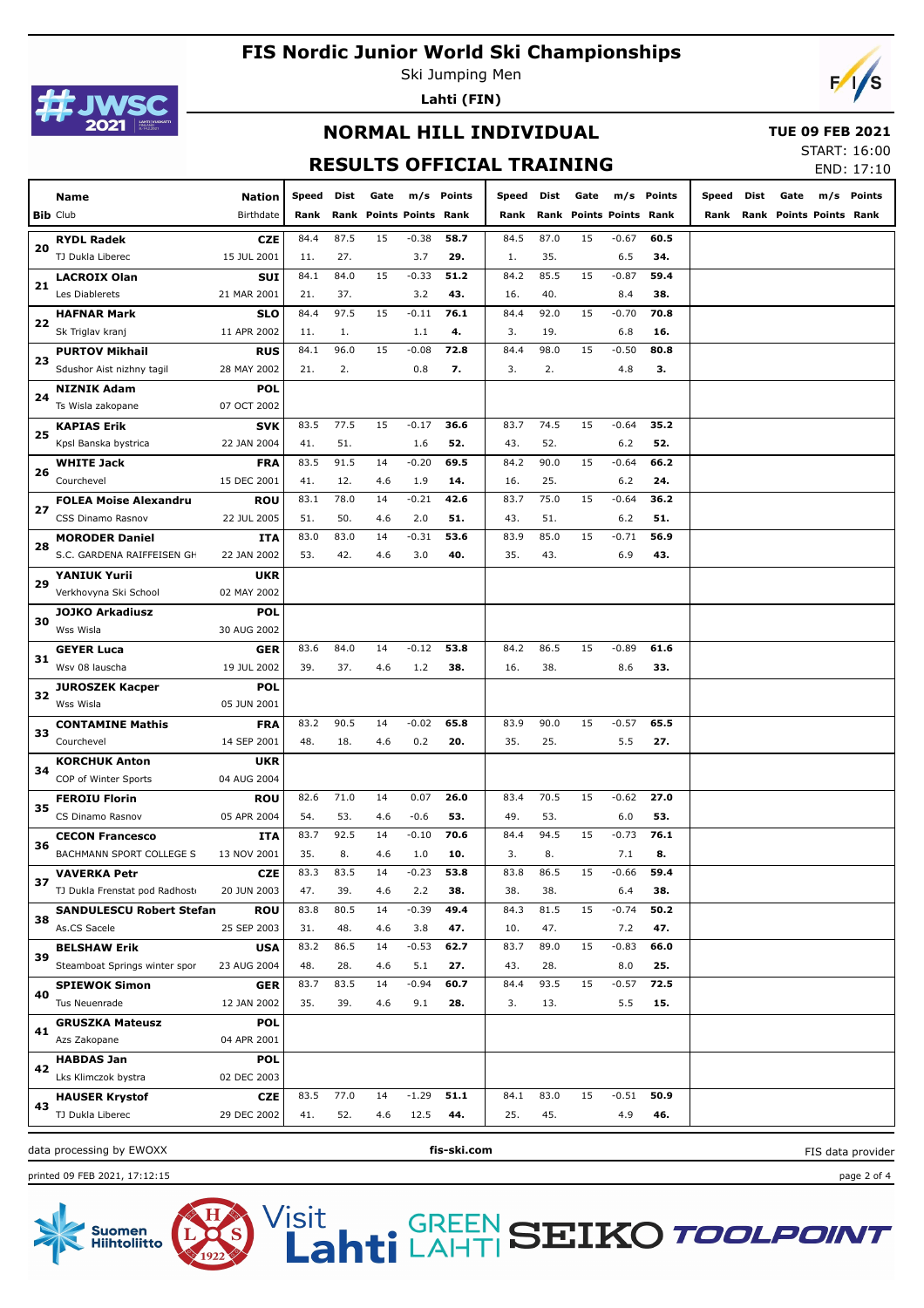

Ski Jumping Men **Lahti (FIN)**



#### **NORMAL HILL INDIVIDUAL**

#### **TUE 09 FEB 2021**

## **RESULTS OFFICIAL TRAINING**

START: 16:00

|    |                               |               |       |      |                         |         |            | KESULIS UFFILIAL IKAINING |      |      |                         |            |       |      |      |                         | END: 17:10 |
|----|-------------------------------|---------------|-------|------|-------------------------|---------|------------|---------------------------|------|------|-------------------------|------------|-------|------|------|-------------------------|------------|
|    | Name                          | <b>Nation</b> | Speed | Dist | Gate                    |         | m/s Points | Speed Dist                |      | Gate |                         | m/s Points | Speed | Dist | Gate |                         | m/s Points |
|    | <b>Bib Club</b>               | Birthdate     | Rank  |      | Rank Points Points Rank |         |            | Rank                      |      |      | Rank Points Points Rank |            | Rank  |      |      | Rank Points Points Rank |            |
|    | <b>WOERGOETTER Marco</b>      | <b>AUT</b>    |       |      |                         |         |            |                           |      |      |                         |            |       |      |      |                         |            |
| 44 | Kitzbueheler Ski Club - KSC   | 16 OCT 2002   |       |      |                         |         |            |                           |      |      |                         |            |       |      |      |                         |            |
|    | <b>NIKAIDO Ren</b>            | <b>JPN</b>    | 83.5  | 90.0 | 14                      | $-1.48$ | 78.9       | 84.0                      | 95.5 | 15   | $-0.40$                 | 74.9       |       |      |      |                         |            |
| 45 | Tokai Univ.                   | 24 MAY 2001   | 41.   | 21.  | 4.6                     | 14.3    | 1.         | 29.                       | 6.   |      | 3.9                     | 13.        |       |      |      |                         |            |
|    | <b>CACINA Daniel Andrei</b>   | <b>ROU</b>    | 84.6  | 85.0 | 16                      | $-1.26$ | 57.6       | 84.2                      | 93.5 | 15   | $-0.28$                 | 69.7       |       |      |      |                         |            |
| 46 | CS Dinamo Rasnov              | 17 OCT 2001   | 5.    | 32.  | $-4.6$                  | 12.2    | 32.        | 16.                       | 13.  |      | 2.7                     | 21.        |       |      |      |                         |            |
|    | <b>MODRICKER Quirin</b>       | GER           | 84.9  | 86.5 | 16                      | $-1.03$ | 58.4       | 84.3                      | 91.5 | 15   | $-0.26$                 | 65.5       |       |      |      |                         |            |
| 47 | Sc Hinterzarten               | 25 MAY 2001   | 1.    | 28.  | $-4.6$                  | 10.0    | 30.        | 10.                       | 21.  |      | 2.5                     | 27.        |       |      |      |                         |            |
|    | MOGEL Zak                     | <b>SLO</b>    | 84.6  | 93.0 | 16                      | $-1.14$ | 72.4       | 84.2                      | 98.0 | 15   | $-0.21$                 | 78.0       |       |      |      |                         |            |
| 48 | Ssk Ljubno BTC                | 02 MAR 2001   | 5.    | 6.   | $-4.6$                  | 11.0    | 9.         | 16.                       | 2.   |      | 2.0                     | 6.         |       |      |      |                         |            |
|    | <b>HAAS Claudio</b>           | GER           | 84.5  | 85.0 | 16                      | $-0.79$ | 53.0       | 84.0                      | 90.0 | 15   | 0.06                    | 59.5       |       |      |      |                         |            |
| 49 | Sc Schonach                   | 13 MAR 2001   | 9.    | 32.  | $-4.6$                  | 7.6     | 42.        | 29.                       | 25.  |      | $-0.5$                  | 37.        |       |      |      |                         |            |
|    | <b>BATBY Alessandro</b>       | <b>FRA</b>    | 84.8  | 93.0 | 16                      | $-0.87$ | 69.8       | 84.4                      | 94.5 | 15   | $-0.19$                 | 70.8       |       |      |      |                         |            |
| 50 | C.S courchevel                | 20 NOV 2001   | 2.    | 6.   | $-4.6$                  | 8.4     | 13.        | 3.                        | 8.   |      | 1.8                     | 16.        |       |      |      |                         |            |
|    | <b>KOLOBOV Maksim</b>         | <b>RUS</b>    | 84.6  | 91.5 | 16                      | $-0.87$ | 66.8       | 84.3                      | 94.0 | 15   | $-0.23$                 | 70.2       |       |      |      |                         |            |
| 51 | GAU SSHOR ZVS Sakhalin        | 10 APR 2002   | 5.    | 12.  | $-4.6$                  | 8.4     | 18.        | 10.                       | 11.  |      | 2.2                     | 20.        |       |      |      |                         |            |
|    | <b>URLAUB Andrew</b>          | USA           | 84.7  | 91.0 | 16                      | $-0.83$ | 65.4       | 84.0                      | 88.0 | 15   | $-0.17$                 | 57.6       |       |      |      |                         |            |
| 52 | Flying Eagles Ski Club        | 12 APR 2001   | 3.    | 15.  | $-4.6$                  | 8.0     | 21.        | 29.                       | 32.  |      | 1.6                     | 41.        |       |      |      |                         |            |
|    | <b>POHJOLA Arttu</b>          | FIN           | 84.4  | 92.0 | 16                      | $-0.84$ | 67.5       | 84.1                      | 99.0 | 15   | $-0.15$                 | 79.5       |       |      |      |                         |            |
| 53 | Lahden Hiihtoseura            | 07 JUN 2001   | 11.   | 11.  | $-4.6$                  | 8.1     | 16.        | 25.                       | 1.   |      | 1.5                     | 4.         |       |      |      |                         |            |
|    | <b>FOUBERT Valentin</b>       | <b>FRA</b>    | 84.7  | 90.5 | 16                      | $-0.67$ | 62.9       | 83.5                      | 91.0 | 14   | $-0.38$                 | 70.3       |       |      |      |                         |            |
| 54 | C.S courchevel                | 17 AUG 2002   | 3.    | 18.  | $-4.6$                  | 6.5     | 26.        | 47.                       | 22.  | 4.6  | 3.7                     | 19.        |       |      |      |                         |            |
|    | <b>PRESECNIK Jernej</b>       | <b>SLO</b>    | 84.4  | 95.5 | 15                      | $-0.64$ | 77.2       | 83.9                      | 93.0 | 14   | $-0.45$                 | 75.0       |       |      |      |                         |            |
| 55 | Ssk Ljubno btc                | 18 JAN 2002   | 11.   | 3.   |                         | $6.2$   | з.         | 35.                       | 16.  | 4.6  | 4.4                     | 12.        |       |      |      |                         |            |
|    | <b>MEDWED Elias</b>           | <b>AUT</b>    |       |      |                         |         |            |                           |      |      |                         |            |       |      |      |                         |            |
| 56 | Sv Innsbruck bergisel         | 12 JAN 2002   |       |      |                         |         |            |                           |      |      |                         |            |       |      |      |                         |            |
|    | <b>OESTVOLD Benjamin</b>      | <b>NOR</b>    | 83.6  | 93.5 | 15                      | $-0.83$ | 75.0       | 83.0                      | 93.0 | 14   | $-0.50$                 | 75.4       |       |      |      |                         |            |
| 57 | Lensbygda Sportsklubb         | 13 JAN 2001   | 39.   | 5.   |                         | 8.0     | 5.         | 54.                       | 16.  | 4.6  | 4.8                     | 11.        |       |      |      |                         |            |
| 58 | <b>MASLE Rok</b>              | <b>SLO</b>    | 84.3  | 90.0 | 15                      | $-0.90$ | 68.7       | 84.1                      | 94.5 | 14   | $-0.47$                 | 78.1       |       |      |      |                         |            |
|    | SSK Ilirija                   | 20 APR 2004   | 15.   | 21.  |                         | 8.7     | 15.        | 25.                       | 8.   | 4.6  | 4.5                     | 5.         |       |      |      |                         |            |
| 59 | <b>HEGGLI Bendik Jakobsen</b> | <b>NOR</b>    | 84.0  | 91.0 | 15                      | $-0.84$ | 70.1       | 83.8                      | 98.0 | 14   | $-0.37$                 | 84.2       |       |      |      |                         |            |
|    | Byaasen IL                    | 14 OCT 2001   | 26.   | 15.  |                         | 8.1     | 12.        | 38.                       | 2.   | 4.6  | 3.6                     | 1.         |       |      |      |                         |            |
| 60 | <b>BACHLINGER Niklas</b>      | AUT           |       |      |                         |         |            |                           |      |      |                         |            |       |      |      |                         |            |
|    | WSV Schoppernau               | 22 DEC 2001   |       |      |                         |         |            |                           |      |      |                         |            |       |      |      |                         |            |
| 61 | <b>TSCHOFENIG Daniel</b>      | <b>AUT</b>    |       |      |                         |         |            |                           |      |      |                         |            |       |      |      |                         |            |
|    | SV Achomitz-Zahomc            | 28 MAR 2002   |       |      |                         |         |            |                           |      |      |                         |            |       |      |      |                         |            |
| 62 | <b>SADREEV Danil</b>          | <b>RUS</b>    | 83.8  | 92.5 | 15                      | $-0.94$ | 74.1       | 83.4                      | 96.5 | 14   | $-0.45$                 | 82.0       |       |      |      |                         |            |
|    | MBU DOD SDUSSH Leninogorsl    | 07 MAY 2003   | 31.   | 8.   |                         | 9.1     | 6.         | 49.                       | 5.   | 4.6  | 4.4                     | 2.         |       |      |      |                         |            |
| 63 | <b>BRESADOLA Giovanni</b>     | ITA           | 84.2  | 91.5 | 15                      | $-0.76$ | 70.4       | 83.8                      | 93.0 | 14   | $-0.44$                 | 74.9       |       |      |      |                         |            |
|    | C.S. ESERCITO                 | 17 FEB 2001   | 18.   | 12.  |                         | 7.4     | 11.        | 38.                       | 16.  | 4.6  | 4.3                     | 13.        |       |      |      |                         |            |
| 64 | <b>BOMBEK Jan</b>             | <b>SLO</b>    | 84.6  | 89.5 | 15                      | $-0.86$ | 67.3       | 84.4                      | 94.0 | 14   | $-0.37$                 | 76.2       |       |      |      |                         |            |
|    | SSK Ljubno BTC                | 04 DEC 2001   | 5.    | 23.  |                         | 8.3     | 17.        | 3.                        | 11.  | 4.6  | 3.6                     | 7.         |       |      |      |                         |            |
| 65 | <b>PETER Dominik</b>          | SUI           | 84.5  | 94.5 | 15                      | $-0.93$ | 78.0       | 84.2                      | 93.5 | 14   | $-0.44$                 | 75.9       |       |      |      |                         |            |
|    | Am Bachtel wald               | 30 MAY 2001   | 9.    | 4.   |                         | 9.0     | 2.         | 16.                       | 13.  | 4.6  | 4.3                     | 10.        |       |      |      |                         |            |
| 66 | <b>HAAGEN David</b>           | <b>AUT</b>    |       |      |                         |         |            |                           |      |      |                         |            |       |      |      |                         |            |
|    | ESV Muerzzuschlag             | 06 APR 2002   |       |      |                         |         |            |                           |      |      |                         |            |       |      |      |                         |            |
|    |                               |               |       |      |                         |         |            |                           |      |      |                         |            |       |      |      |                         |            |

data processing by EWOXX **fis-ski.com**

Visit

FIS data provider

printed 09 FEB 2021, 17:12:15 page 3 of 4